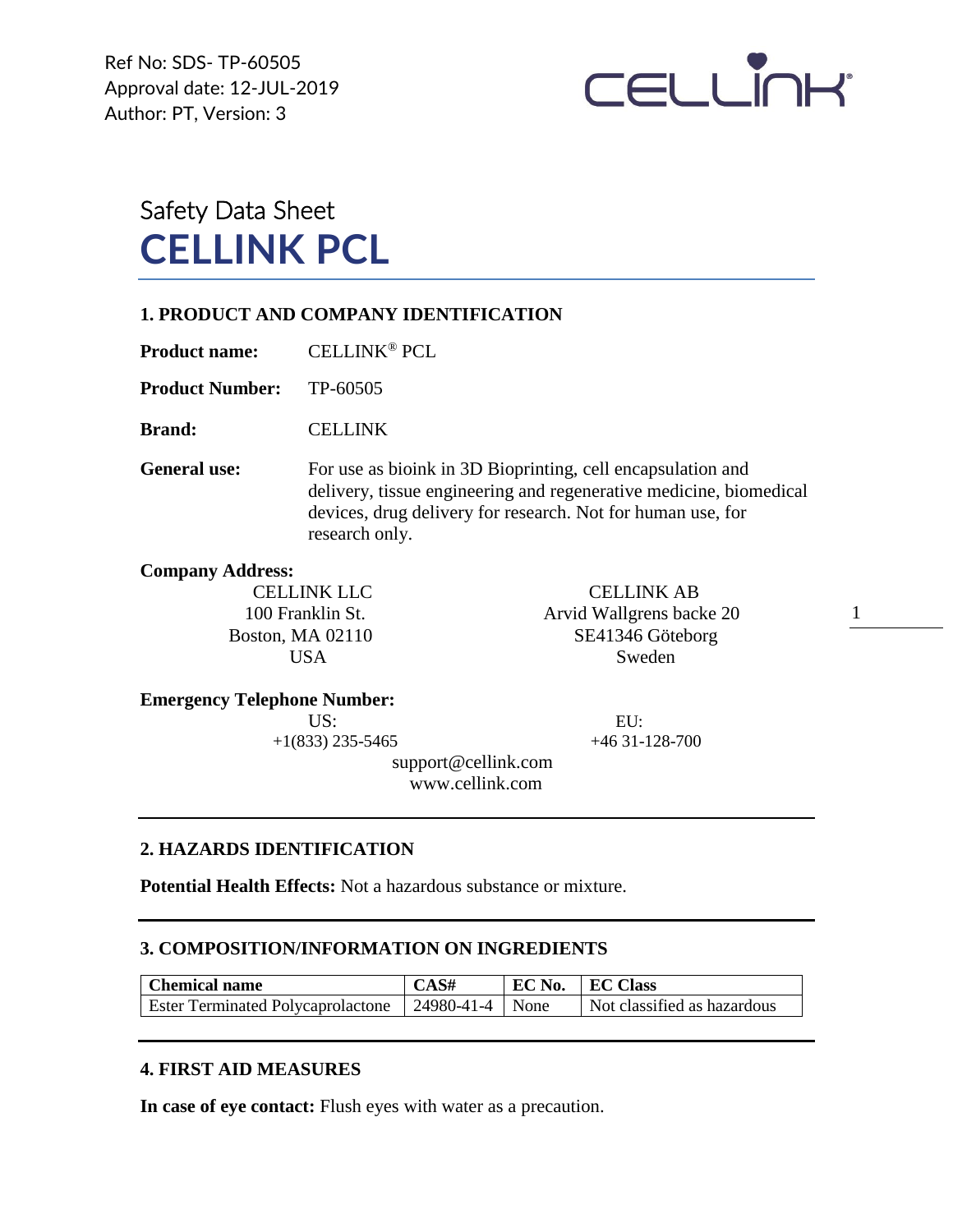**In case of skin contact:** Wash with soap and plenty of water.

**If swallowed:** Never give anything by mouth to an unconscious person. Rinse mouth with water.

**If inhaled:** If breathed in, move person into fresh air. If any breathing difficulty or discomfort occurs and persist, obtain medical attention.

**Notes to Medical Doctor:** This product has low oral and inhalation toxicity. It is not skin sensitizer and is non-irritating to the skin and eyes.

## **5. FIRE FIGHTING MEASURES**

**Extinguishing Media:** Use water spray, alcohol-resistant foam, dry chemical, or carbon dioxide.

**Fire/Explosion Hazards:** No data available.

**Fire Fighting Procedures:** Wear self-contained breathing apparatus for firefighting if necessary.

**Flammable Limits:** No data available.

#### **6. ACCIDENTAL RELEASE MEASURES**

**Personal precautions, protective equipment, and emergency procedures:** Avoid dust formation. Avoid breathing vapors, mist or gas.

**Environmental precautions:** Do not let product enter drains.

**Methods and materials for containment and cleaning up:** Sweep up and shovel. Keep in suitable, closed containers for disposal.

#### **7. HANDLING AND STORAGE**

**Precautions for safe handling:** Provide appropriate exhaust ventilation at places where dust is formed. Normal measures for preventive fire protection.

**Conditions for safe storage:** Keep container tightly closed in a dry and well-ventilated place.

### **8. EXPOSURE CONTROLS/PERSONAL PROTECTION**

**Exposure Limits:** N/A

**Personal Protection Equipment**

2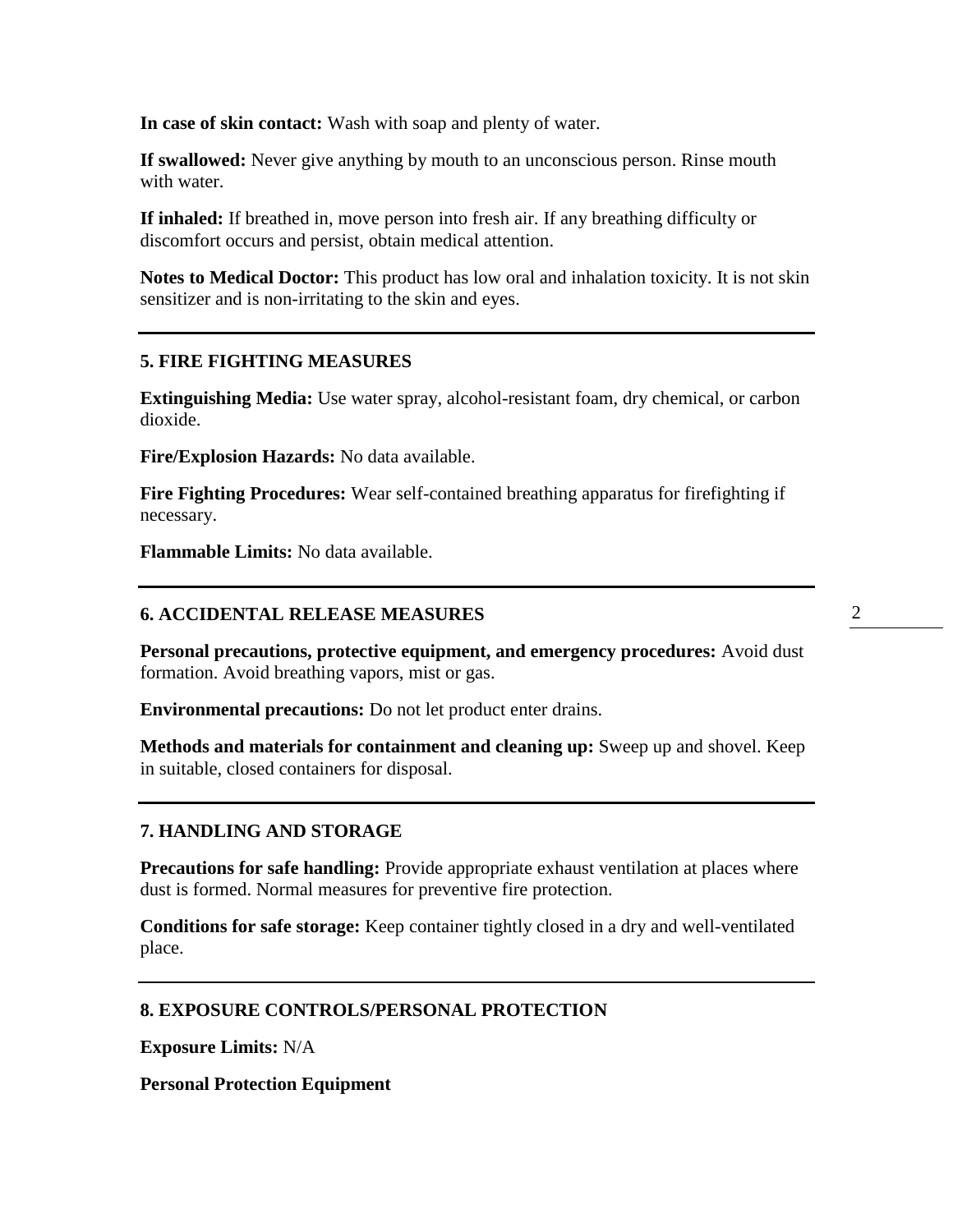**Eyes and Face:** Use equipment for eye protection tested and approved under appropriate government standards such as NIOSH (US) or EN 166 (EU).

**Respiratory:** Respiratory protection is not required. Where protection from nuisance levels of dusts are desired, use type N95 (US) or P1 (EN143) dust masks. Use respirators and components tested and approved under appropriate government standards such as NIOSH (US) or CEN (EU).

**Protective Clothing:** Choose body protection in relation to its type, to the concentration and amount of dangerous substances, and to the specific workplace. The type of protective equipment must be selected according to the concentration and amount of the dangerous substance at the specific workplace.

**Gloves:** Handle with gloves. Gloves must be inspected prior to use. Use proper glove removal technique (without touching glove's outer surface) to avoid skin contact with this product. Dispose of contaminated gloves after use in accordance with applicable laws and good laboratory practices. Wash and dry hands.

#### Full contact

Material: Nitrile rubber

Minimum layer thickness: 0.11 mm

Break through time: 480 min

Material tested: Dermatril® (KCL 740 / Aldrich Z677272, Size M)

Splash contact

Material: Nitrile rubber

Minimum layer thickness: 0.11 mm

Break through time: 480 min

Material tested: Dermatril® (KCL 740 / Aldrich Z677272, Size M)

data source: KCL GmbH, D-36124 Eichenzell, phone +49 (0)6659 87300, e-mail sales@kcl.de, test method: EN374

If used in solution, or mixed with other substances, and under conditions which differ from EN 374, contact the supplier of the CE approved gloves. This recommendation is advisory only and must be evaluated by an industrial hygienist and safety officer familiar with the specific situation of anticipated use by our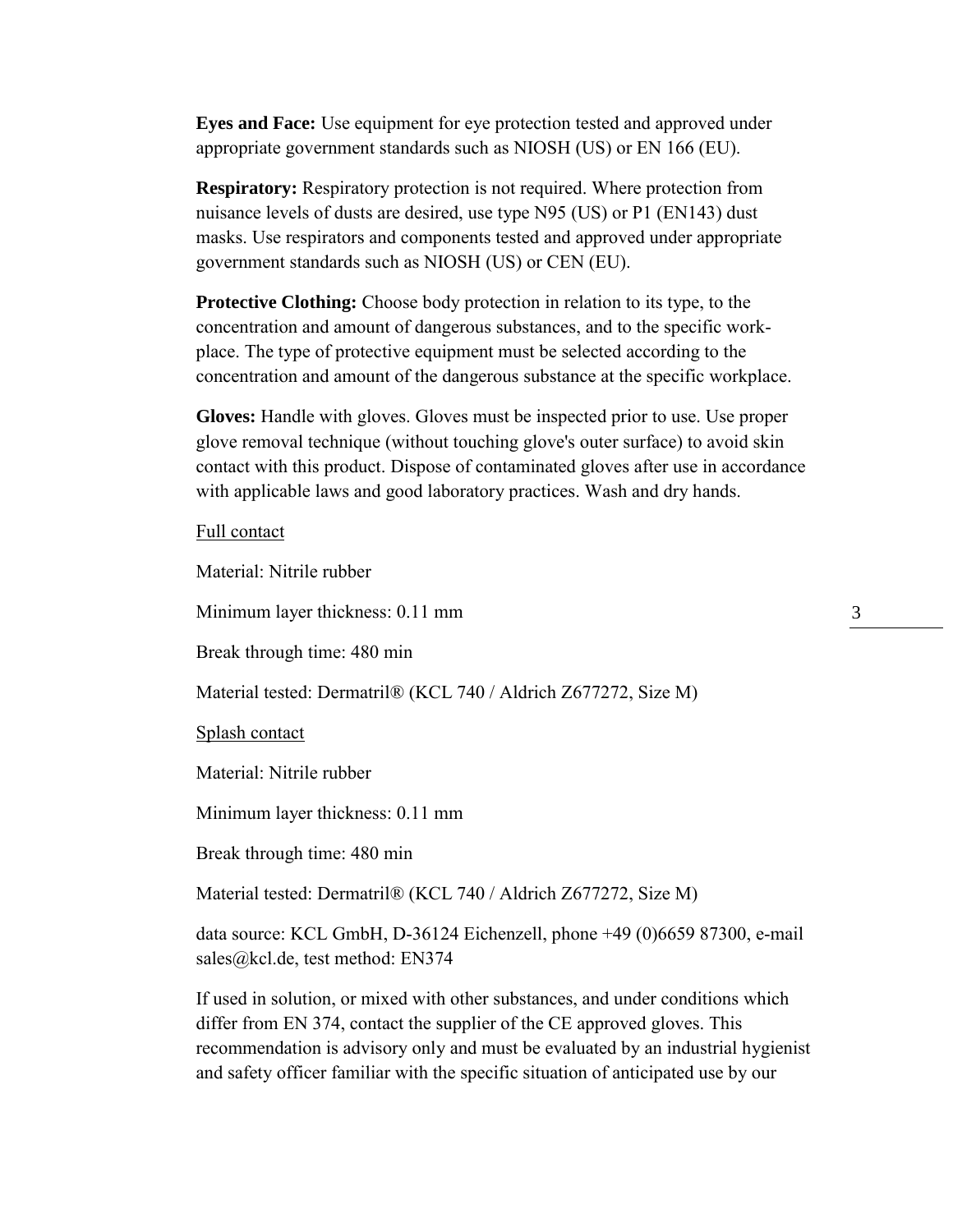customers. It should not be construed as offering an approval for any specific use scenario.

# **9. PHYSICAL AND CHEMICAL PROPERTIES. Appearance:** White powder **Upper/lower flammability:** N/A **Odor:** Odorless **Vapor Pressure:** N/A **Odor Threshold:** N/A **Vapor Density:** N/A **pH:** N/A **Relative Density:** 1.145 g/mL at 25 °C (77 °F) **Melting Point:** 60 °C (140 °F) **Solubility in Water:** N/A **Boiling Point:** N/A Flash Point: N/A **Evaporation Rate:** N/A **Flammability:** N/A **Partition Coefficient:** N/A **Auto-ignition Temp:** N/A **Decomposition Temp:** N/A **Viscosity:** N/A

## **10. STABILITY AND REACTIVITY**

| <b>Conditions to avoid:</b>      | No data available                |
|----------------------------------|----------------------------------|
| <b>Reactivity:</b>               | No data available                |
| <b>Stability:</b><br>conditions. | Stable under recommended storage |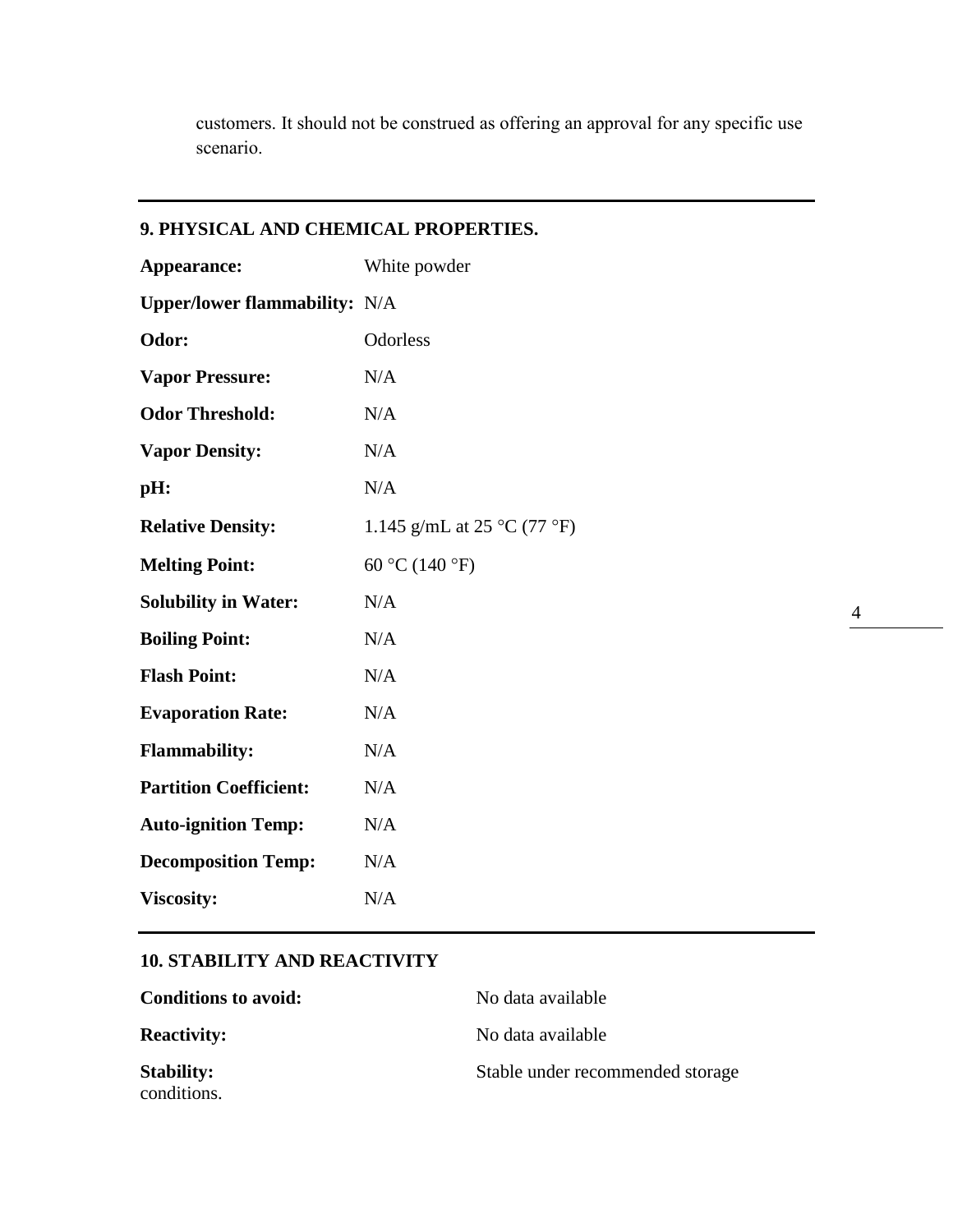| <b>Possibility of hazardous reactions:</b> | No data available.                            |
|--------------------------------------------|-----------------------------------------------|
| Incompatible materials:<br>bases           | Strong oxidizing agents, strong acids, strong |
| <b>Hazardous decomposition products:</b>   | Under fire conditions: carbon oxides.         |

### **11.TOXICOLOGICAL INFORMATION**

#### **Acute toxicity:**

Oral: No data available.

Inhalation: No data available.

Dermal: No data available.

**Skin Corrosion/irritation**: No data available.

**Serious eye damage/eye irritation:** No data available.

**Germ cell mutagenicity**: No data available.

#### **Carcinogenicity:**

NTP: No component of this product present at levels greater than or equal to 0.1% is identified as a known or anticipated carcinogen by NTP.

5

IARC: No component of this product present at levels greater than or equal to 0.1% is identified as Aldrich - W201502 Page 5 of 6 probable, possible or confirmed human carcinogen by IARC.

ACGIH: No component of this product present at levels greater than or equal to 0.1% is identified as a carcinogen or potential carcinogen by ACGIH.

OSHA: No component of this product present at levels greater than or equal to 0.1% is identified as a carcinogen or potential carcinogen by OSHA.

**Reproductive toxicity**: No data available **Specific target organ toxicity - single exposure**: No data available **Specific target organ toxicity - repeated exposure:** No data available **Aspiration hazard**: No data available **Additional Information**: RTECS: not available.

## **12. ECOLOGICAL INFORMATION**

**Toxicity:** No data available.

**Persistence and degradability:** No data available.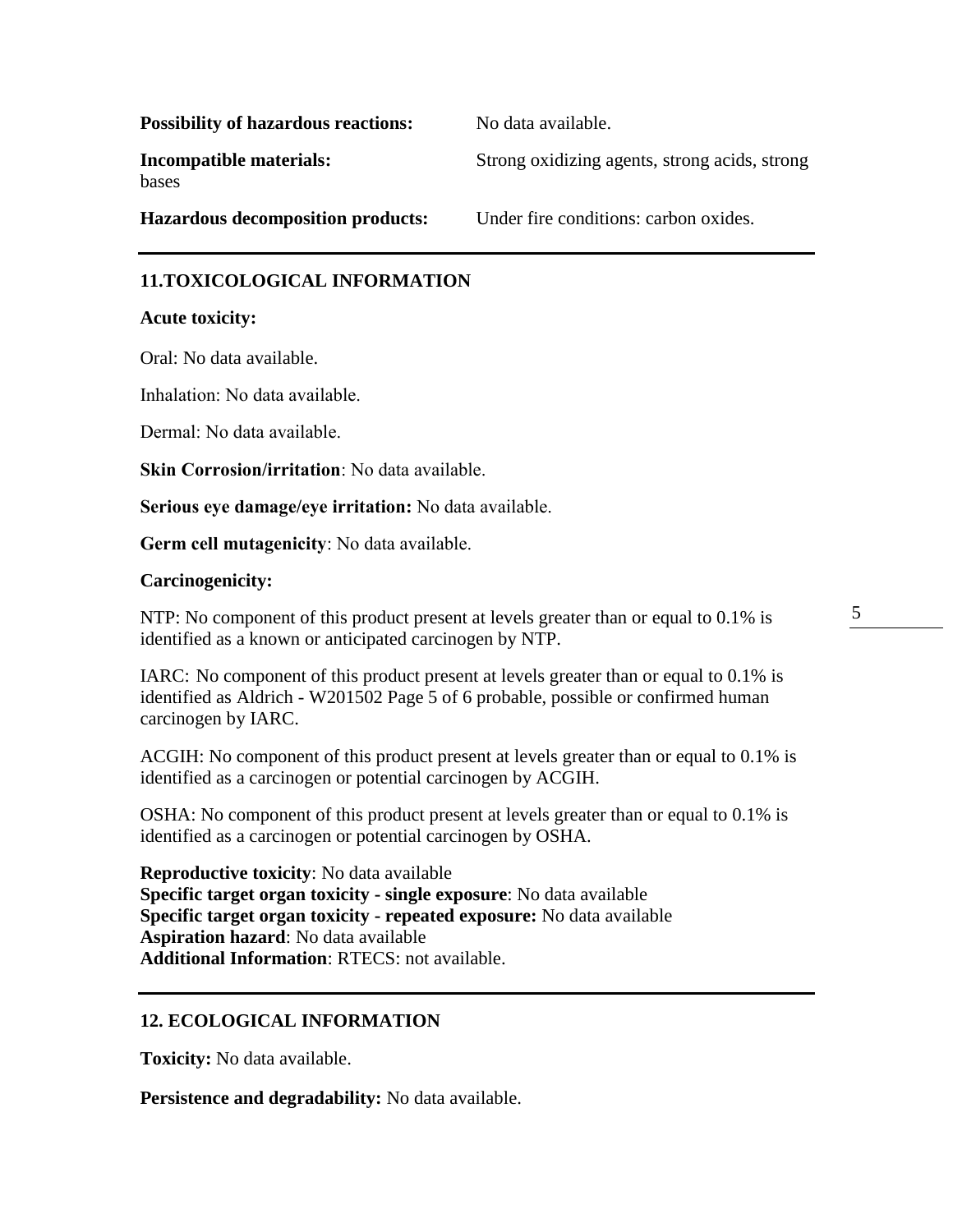**Bioaccumulative potential:** No data available.

**Mobility in soil:** No data available.

**Results of PBT and vPvB assessment:** PBT/vPvB assessment not available as chemical safety assessment not required/not conducted

**Other adverse effects:** No data available.

### **13. DISPOSAL CONSIDERATIONS**

#### **Waste treatment methods:**

**Product**: Offer surplus and non-recyclable solutions to a licensed disposal company.

**Contaminated packaging**: Dispose of as unused product.

### **14. TRANSPORT INFORMATION**

**U.S. Department of Transportation (DOT):** Not dangerous goods

**International Maritime Dangerous Goods (IMDG):** Not dangerous goods

**ADR – European agreement concerning the international carriage of dangerous goods by road** 

Additional information: Not regulated.

**Other information:** N/A

#### **15. REGULATORY INFORMATION**

**SARA 302 Components:** No chemicals in this material are subject to the reporting requirements of SARA Title III, Section 302.

**SARA 313 Components:** This material does not contain any chemical components with known CAS numbers that exceed the threshold (De Minimis) reporting levels established by SARA Title III, Section 313.

**SARA 311/312 Hazards**: No SARA Hazards **Massachusetts Right To Know Components**: No components are subject to the Massachusetts Right to Know Act. **Pennsylvania Right To Know Components**: 2-Oxepanone, homopolymer **New Jersey Right To Know Components**: 2-Oxepanone, homopolymer **California Prop. 65 Components**: